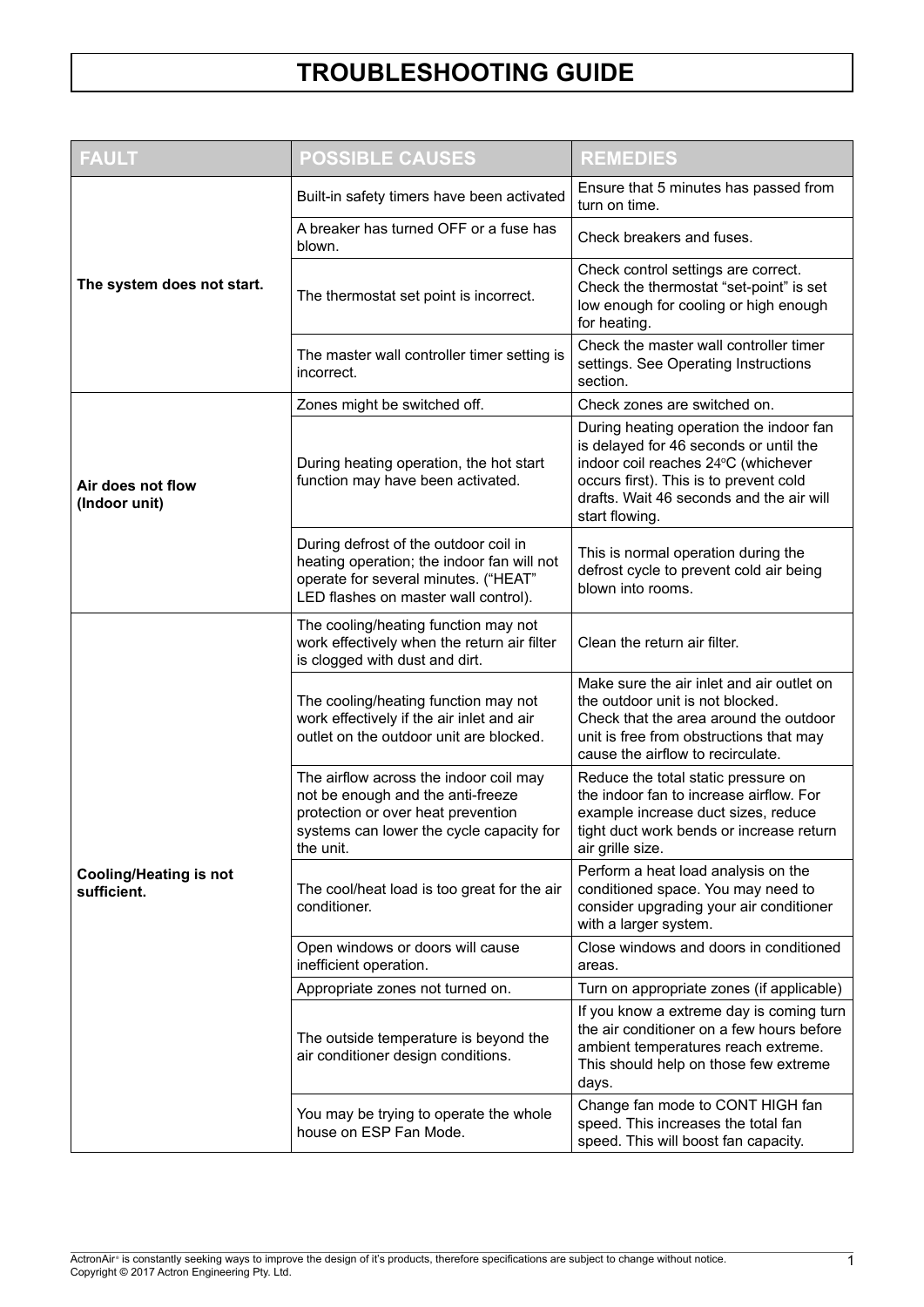| <b>FAULT</b>                                                                                                                                                                                    | <b>POSSIBLE CAUSES</b>                                                                                                                                                                          | <b>REMEDIES</b>                                                                                                                                                                                                                                                                                                       |
|-------------------------------------------------------------------------------------------------------------------------------------------------------------------------------------------------|-------------------------------------------------------------------------------------------------------------------------------------------------------------------------------------------------|-----------------------------------------------------------------------------------------------------------------------------------------------------------------------------------------------------------------------------------------------------------------------------------------------------------------------|
| <b>Steam emitted from</b><br>outdoor unit.                                                                                                                                                      | This is caused by the defrosting<br>operation of the outdoor units heat<br>exchanger in heating operation in cold<br>ambient conditions.                                                        | This is normal during the defrost<br>operation in cold ambient conditions.                                                                                                                                                                                                                                            |
|                                                                                                                                                                                                 | Condensation of water on the outdoor<br>coil during heating operation.                                                                                                                          | This is normal during heating operation.<br>You can purchase drip trays to contain<br>then drain this excess water.                                                                                                                                                                                                   |
| Set temperature cannot be<br>adjusted.                                                                                                                                                          | The zone control set temperature limits<br>are being exceeded.                                                                                                                                  | Check the upper and lower temperature<br>limits are set correctly. See operation<br>manual for details on setting upper and<br>lower temperature limits.                                                                                                                                                              |
| <b>Occasional wishing noise</b><br>can be heard on heating<br>cycle.                                                                                                                            | This is the sound of the gas changing<br>directions as de-ice cycle begins.                                                                                                                     | This is a normal function of an air<br>conditioner. The unit is removing any ice<br>on the outdoor unit.                                                                                                                                                                                                              |
| The compressor is running                                                                                                                                                                       | You are in heating mode.                                                                                                                                                                        | Check the temperature settings.                                                                                                                                                                                                                                                                                       |
| but the system is not cool-<br>ing.                                                                                                                                                             | The reversing valve has jammed<br>between heating and cooling.                                                                                                                                  | Replace reversing valve.                                                                                                                                                                                                                                                                                              |
| The outdoor coil keeps<br>freezing over.                                                                                                                                                        | Outdoor coil sensor might be faulty. See<br>sensor (temperature/resistance) table<br>and check resistance value.                                                                                | Replace faulty sensor.                                                                                                                                                                                                                                                                                                |
|                                                                                                                                                                                                 | May have obstruction in outdoor coil.                                                                                                                                                           | Remove obstructions.                                                                                                                                                                                                                                                                                                  |
| There is only one condenser<br>fan working.                                                                                                                                                     | The fan is faulty. Test the fan motor for<br>correct voltage, check the motor winding<br>resistance, open circuit, check capacitor,<br>etc.                                                     | Replace faulty fan. If the fan motor<br>needs to be replaced and there isn't<br>one available immediately, then just<br>disconnect the fan electrically and cover<br>the faulty motors fan guard. This way the<br>unit can still operate at reduced capacity<br>using 1 fan until you get a replacement<br>fan motor. |
| The system is short on gas.<br>You've fixed the leak and<br>want the system to operate at<br>100% so gas charge can be<br>corrected. What can you do<br>to ensure 100% compressor<br>operation? | You can adjust your wall controller<br>temperature so you have a large<br>differential. This will operate at the<br>system at 100% till the temperature gets<br>to within 4°C of the set point. | Select Cooling or heating mode.<br>If cooling adjust set-points more than<br>4°C lower than room temp. If Heating<br>adjust set-points more than 4°C higher<br>than room temp. Complete charging<br>procedure until finished.                                                                                         |
| The indoor unit gives out<br>odour.                                                                                                                                                             | This happens when smell of the room,<br>furniture, or cigarettes are absorbed into<br>the unit and discharged with the airflow.                                                                 | If this happens, we recommend you<br>to run the air conditioner on cooling<br>for a period of time with the doors and<br>windows open or have the indoor unit<br>washed by a technician. Consult the<br>installer from whom you bought the air<br>conditioner.                                                        |
|                                                                                                                                                                                                 | Check the drain is not piped into the<br>sewerage drain line.                                                                                                                                   | Re-pipe drain with a P-Trap and connect<br>into household drainage or storm water<br>drain.                                                                                                                                                                                                                           |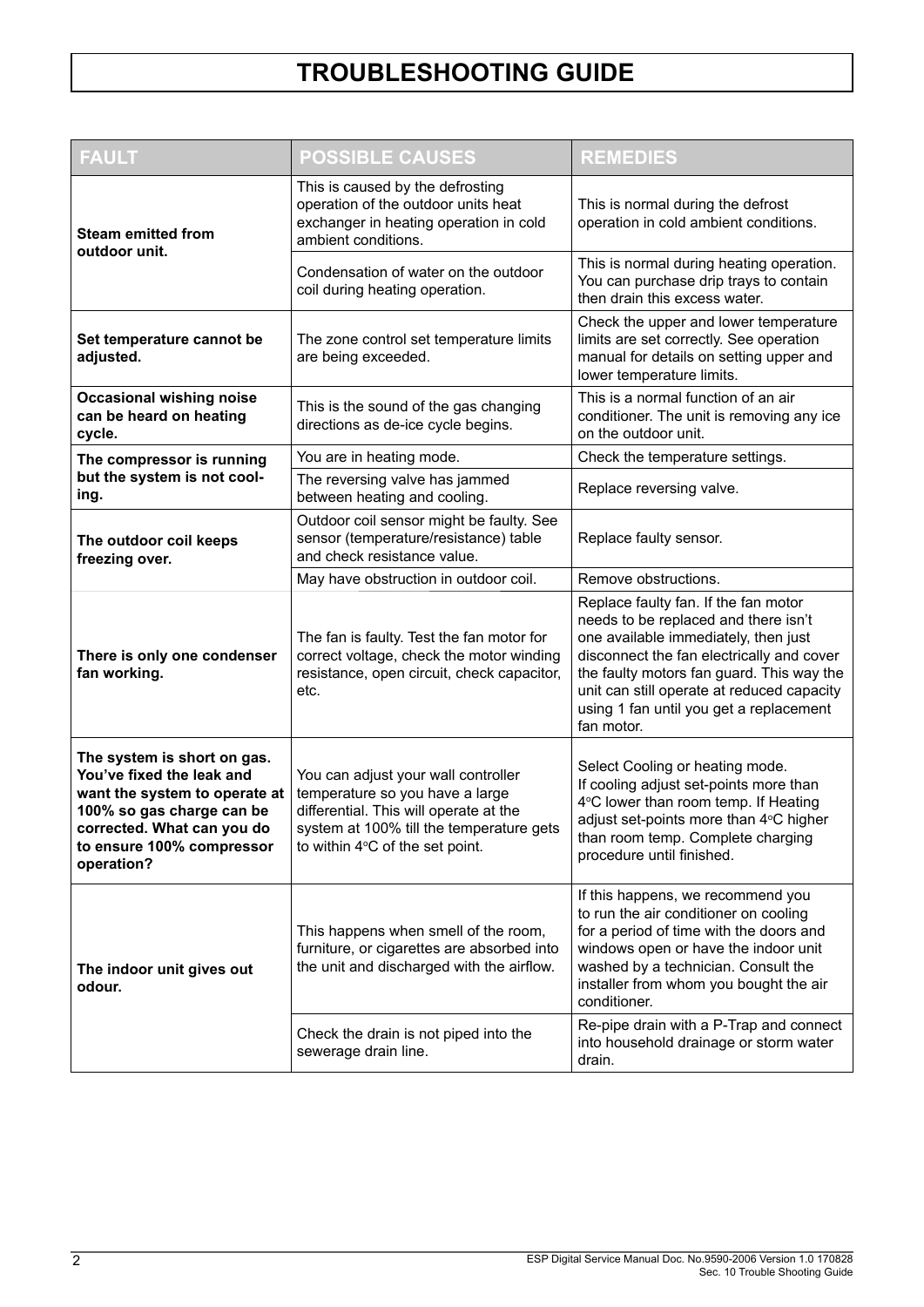| <b>FAULT</b><br><b>CODE</b> | SEQUENCE OF EVENTS                                                                                                                                                                                                                                                                                                           | <b>POSSIBLE CAUSES</b>                                                                                                                                                                                                                                 | <b>REMEDIES</b>                                                                                                                                                                                                                                                                                                                                                                                                                                                                                                                                                                   |  |
|-----------------------------|------------------------------------------------------------------------------------------------------------------------------------------------------------------------------------------------------------------------------------------------------------------------------------------------------------------------------|--------------------------------------------------------------------------------------------------------------------------------------------------------------------------------------------------------------------------------------------------------|-----------------------------------------------------------------------------------------------------------------------------------------------------------------------------------------------------------------------------------------------------------------------------------------------------------------------------------------------------------------------------------------------------------------------------------------------------------------------------------------------------------------------------------------------------------------------------------|--|
| E <sub>2</sub>              | E2 displayed on master wall controller.<br>Anti freeze protection & over heat<br>protection is bypassed. Compressor<br>PWM (loaded) opens 100%. Pre-heat<br>on defrost is determined by 60 second<br>delay timer.                                                                                                            | Indoor Coils (Coil Out)<br>sensor is open or short<br>circuit.                                                                                                                                                                                         | Replace indoor (Coil Out) Sensor.                                                                                                                                                                                                                                                                                                                                                                                                                                                                                                                                                 |  |
|                             |                                                                                                                                                                                                                                                                                                                              | Resistance of sensor<br>is outside AMIB board<br>parameters range. E.<br>g: Temperature reading<br>is greater than or less<br>than the corresponding<br>temperature of coil sensor<br>resistance in the chart.<br>Coil sensor is physically<br>damaged | Check resistance reading of the<br>sensor and compare if it complies<br>to temperature and resistance<br>chart. If not, replace faulty sensor.<br>If the measured resistance is >42K<br>ohm or <1.4K ohm after the unit is<br>turned off for 10 seconds, then the<br>coil sensor is faulty.                                                                                                                                                                                                                                                                                       |  |
|                             |                                                                                                                                                                                                                                                                                                                              | Sensor not plugged into<br>indoor board sensor.                                                                                                                                                                                                        | Plug-in sensor.                                                                                                                                                                                                                                                                                                                                                                                                                                                                                                                                                                   |  |
|                             |                                                                                                                                                                                                                                                                                                                              | Remote sensor is in short<br>circuit                                                                                                                                                                                                                   | Replace room sensor's) / wall<br>control. NOTE:Carry out Ultima<br>test procedure.                                                                                                                                                                                                                                                                                                                                                                                                                                                                                                |  |
|                             |                                                                                                                                                                                                                                                                                                                              | No sensor connected.                                                                                                                                                                                                                                   | Fit appropriate zone sensor.                                                                                                                                                                                                                                                                                                                                                                                                                                                                                                                                                      |  |
| E <sub>3</sub>              | E3 will be displayed on master wall<br>control every time it is switched on.<br>Note: If there are two sensors on one<br>zone the system will switch to the<br>sensor that is working and no fault<br>code will be displayed, unit will operate<br>as normal. E3 is displayed on the<br>appropriate zone controller (LM-ZC). | <b>Electrical Interference</b>                                                                                                                                                                                                                         | Use zone cables with correct<br>CAT5E with ActronAir specif<br>cation cables. Cables must<br>be undamaged and connected<br>properly. Ensure correct separation<br>from 240V mains cables is<br>maintained. Ensure zones and/<br>or control cable are not coiled up<br>in roof space or pulled tightly over<br>ceiling timbers etc. Ensure that the<br>earth wire of mains is connected<br>properly. Ensure RJ45 sockets<br>and plugs connected are free from<br>dirt, dust moisture and etc. Check<br>installation and commissioning<br>guide for guidelines on installation<br>o |  |
| E4                          |                                                                                                                                                                                                                                                                                                                              | Indoor Coils (Coil In)<br>sensor is open or short<br>circuit.                                                                                                                                                                                          | Replace indoor (Coil In) Sensor.                                                                                                                                                                                                                                                                                                                                                                                                                                                                                                                                                  |  |
|                             | No preheat on start up, indoor fan will                                                                                                                                                                                                                                                                                      | Coil sensor is physically<br>damaged.                                                                                                                                                                                                                  | Check resistance reading of the                                                                                                                                                                                                                                                                                                                                                                                                                                                                                                                                                   |  |
|                             | come on straight away. After de-ice,<br>indoor fan will start after 30 seconds.<br>No Low Capacity Mode in heating or<br>cooling modeE4 will be displa                                                                                                                                                                       | Resistance of sensor<br>is outside AMIB board<br>parameters range. E.<br>g: Temperature reading<br>is greater than or less<br>than the corresponding<br>temperature of coil sensor<br>resistance in the chart.                                         | sensor and compare if it complies<br>to temperature and resistance<br>chart. If not, replace faulty sensor.<br>If the measured resistance is >42K<br>ohm or <1.4K ohm after the unit is<br>turned off for 10 seconds, then the<br>coil sensor is faulty                                                                                                                                                                                                                                                                                                                           |  |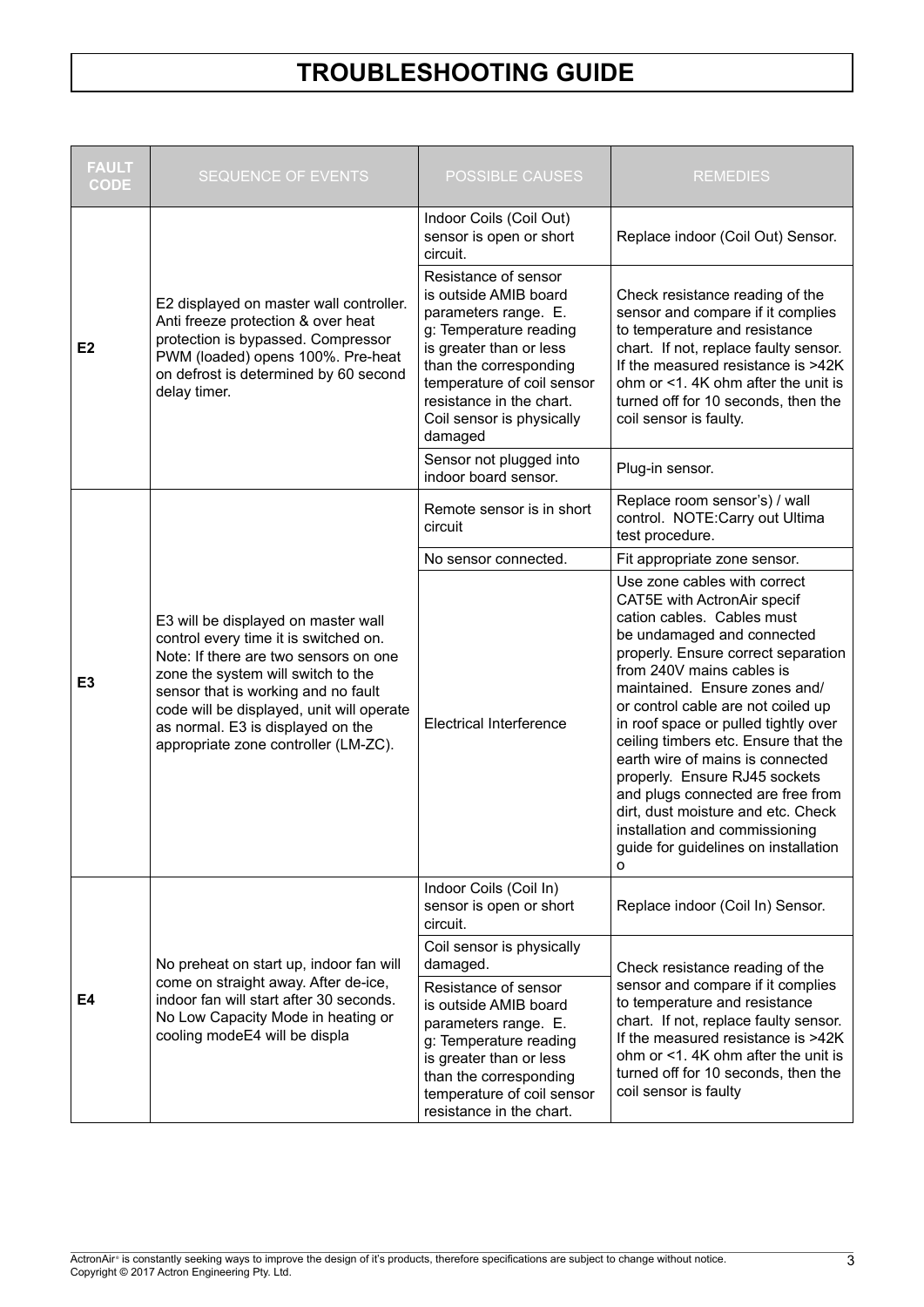| <b>FAULT</b><br><b>CODE</b> | <b>SEQUENCE OF EVENTS</b>                                                                                                                   | <b>POSSIBLE CAUSES</b>                                                       | <b>REMEDIES</b>                                                                                                                                                                                                                                                                                                                                                                                                                                                                                                                                                                                               |  |
|-----------------------------|---------------------------------------------------------------------------------------------------------------------------------------------|------------------------------------------------------------------------------|---------------------------------------------------------------------------------------------------------------------------------------------------------------------------------------------------------------------------------------------------------------------------------------------------------------------------------------------------------------------------------------------------------------------------------------------------------------------------------------------------------------------------------------------------------------------------------------------------------------|--|
|                             | No display change to LM-ZC zone                                                                                                             | Incorrect wiring from indoor<br>board to outdoor board.                      | Check wiring diagrams and fix<br>incorrect wirings.                                                                                                                                                                                                                                                                                                                                                                                                                                                                                                                                                           |  |
| <b>Constant</b>             | control. Communication lost between<br>indoor and outdoor.                                                                                  | Data cable is shorted or<br>damaged.                                         | Check cable continuity and replace<br>if necessary.                                                                                                                                                                                                                                                                                                                                                                                                                                                                                                                                                           |  |
| E <sub>5</sub>              | E5 will be displayed every time unit<br>is switched on. System will stop<br>functioning.                                                    | Faulty indoor or outdoor<br>circuit board.                                   | Check voltages and compare<br>with the expected voltages in<br>ESP Ultima System in Normal<br>Operation in next section.                                                                                                                                                                                                                                                                                                                                                                                                                                                                                      |  |
|                             |                                                                                                                                             | Incorrect wiring from indoor<br>board to wall control.                       | Check and fix any incorrect wiring.                                                                                                                                                                                                                                                                                                                                                                                                                                                                                                                                                                           |  |
|                             |                                                                                                                                             | Loss of communication<br>between 8-zone module<br>and zone controls/sensors. | Or replace cable/zone motor/zone<br>interconnecting cable.                                                                                                                                                                                                                                                                                                                                                                                                                                                                                                                                                    |  |
|                             |                                                                                                                                             | Interconnecting cable open<br>or closed circuit.                             |                                                                                                                                                                                                                                                                                                                                                                                                                                                                                                                                                                                                               |  |
|                             | System will stop functioning.<br>Broken cable / open circuit wire.<br>E5 will be displayed on wall control<br>every time it is switched on. | Broken Cat5 cable<br>between indoor board and<br>8Z-VAV                      | Check/test cable and replace if<br>necessary.                                                                                                                                                                                                                                                                                                                                                                                                                                                                                                                                                                 |  |
|                             |                                                                                                                                             | Dirty or loose contacts on<br>cat5 cable                                     | Ensure RJ45 sockets and plugs<br>connected are free from dirt, dust<br>moisture and etc.                                                                                                                                                                                                                                                                                                                                                                                                                                                                                                                      |  |
|                             |                                                                                                                                             | Too many zone barrel<br>installed.                                           | Check number of zone motors and<br>ensure it does not exceed 10.                                                                                                                                                                                                                                                                                                                                                                                                                                                                                                                                              |  |
| <b>Alternat-</b>            |                                                                                                                                             | Excessive cable lengths.                                                     | Check cable lay out and reduce<br>cable length to within the maximum<br>cable lengths allowed. See<br>maximum cable length guidelines.                                                                                                                                                                                                                                                                                                                                                                                                                                                                        |  |
| ing E5<br>and Set           |                                                                                                                                             | Faulty zone motor                                                            | Test zone motor and if necessary<br>replace motor.                                                                                                                                                                                                                                                                                                                                                                                                                                                                                                                                                            |  |
| Temp.                       | Zone control display solid E5, zone<br>lights stays on.                                                                                     | <b>Electrical Interference</b>                                               | Use zone cables with correct<br>CAT5E with ActronAir specif cation<br>cables. Cables must be undam-<br>aged and connected properly.<br>Ensure correct separation from<br>240V mains cables are maintained.<br>Ensure zones and/or control cable<br>are not coiled up in roof space or<br>pulled tightly over ceiling timbers<br>etc. Ensure that the earth wire<br>of mains is connected properly.<br>Ensure RJ45 sockets and plugs<br>connected are free from dirt, dust<br>moisture and etc. Check installa-<br>tion and commissioning guide for<br>guidelines on installation of com-<br>munication cable. |  |
|                             |                                                                                                                                             | Sensor reading incorrectly.                                                  | Check/test sensor and compare<br>versus temperature resistance<br>chart. Replace if necessary.                                                                                                                                                                                                                                                                                                                                                                                                                                                                                                                |  |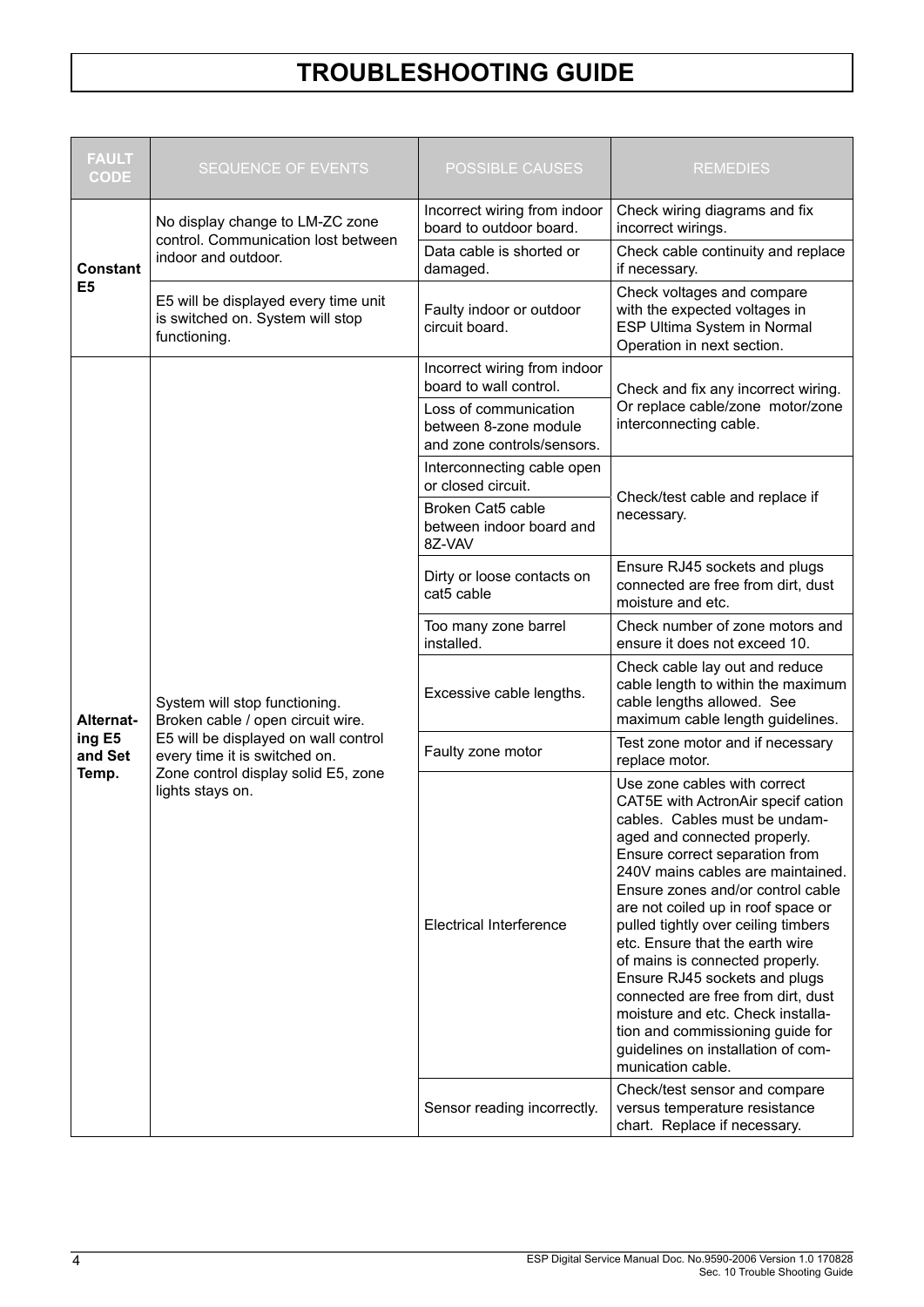| <b>FAULT</b><br><b>CODE</b>                                                                                                   | <b>SEQUENCE OF EVENTS</b>                                                                                                                                                                                                                | <b>POSSIBLE CAUSES</b>                                                 | <b>REMEDIES</b>                                                                                    |  |
|-------------------------------------------------------------------------------------------------------------------------------|------------------------------------------------------------------------------------------------------------------------------------------------------------------------------------------------------------------------------------------|------------------------------------------------------------------------|----------------------------------------------------------------------------------------------------|--|
|                                                                                                                               | Compressor stops for 5 minutes for<br>the 1st and 2nd trip. If the discharge<br>sensor trips out three times in a row,                                                                                                                   | Low gas charge in system.                                              | Additional gas needed to be<br>added to pre-charge for any<br>additional pipe length.              |  |
| E6<br><b>Fault</b>                                                                                                            | then the unit will remain off for 15<br>minutes before attempting to re-start<br>(note if discharge sensor is still above<br>100°C after 5 minutes (or 15 minutes                                                                        | Blockage or restriction in<br>refrigerant flow.                        | Check for foreign substances in<br>the pipe work. Clean/evacuate<br>the refrigerant in the system. |  |
| discharge<br>temp                                                                                                             | 3rd trip) compressor will not attempt<br>to re-start until sensor is below 100°C).<br>Outdoor fan/s run on high. E6 will<br>be displayed on wall control during<br>the period the unit has tripped on the<br>discharge sensor safety.    | EXV is defective.                                                      | Check if EXV solenoid and<br>valves are in operation.See EXV<br>testing procedure in next section. |  |
| <b>E7 Fault</b>                                                                                                               | Outdoor fans go to high (while unit is<br>running).Defrost will occur every (23<br>minutes) when on heating.E7 will be                                                                                                                   | Outdoor Coil sensor is<br>open or short circuit.                       | Replace outdoor coil sensor                                                                        |  |
|                                                                                                                               | displayed on wall control every time it<br>is switched on.                                                                                                                                                                               | In correct wiring.                                                     | Ensure, sensor is wired as per<br>wiring diagram.                                                  |  |
|                                                                                                                               | Discharge protection will be bypassed.                                                                                                                                                                                                   | Compressor discharge<br>sensor is open or short<br>circuit.            | Replace compressor discharge<br>sensor                                                             |  |
| Unit will run as normal operation.E8<br><b>E8 Fault</b><br>will be displayed on wall control every<br>time it is switched on. |                                                                                                                                                                                                                                          | Loose wiring on PCB.                                                   | Ensure sensor is making good<br>contact with PCB.                                                  |  |
|                                                                                                                               | Incorrect wiring in PCB.                                                                                                                                                                                                                 | Check wiring and ensure it<br>is wired according to wiring<br>diagram. |                                                                                                    |  |
| <b>E9 Fault</b><br>High<br>or Low<br><b>Pressure</b><br>cut-out                                                               |                                                                                                                                                                                                                                          | Insuff cient airf ow over<br>indoor coil.                              | Check if the required airflow is<br>flowing across the indoor coil.                                |  |
|                                                                                                                               | Compressor stops for 5 minutes for<br>the 1st and 2nd trip. If the low or high<br>pressure sensor trips out three times<br>in a row, then the unit will remain off<br>for 15 minutes before attempting to<br>restart. Outdoor fans stop. | Under or over charged with<br>refrigerant.                             | Add or remove gas until gas<br>charge is correct.                                                  |  |
|                                                                                                                               |                                                                                                                                                                                                                                          | Faulty LP or HP control.                                               | Inspect and test pressure<br>control. Replace if necessary.                                        |  |
|                                                                                                                               |                                                                                                                                                                                                                                          | Insuff cient airf ow over<br>outdoor coil.                             | Check to see if the required<br>airflow is flowing across the<br>outdoor coil.                     |  |
| / Phase<br>error (3                                                                                                           |                                                                                                                                                                                                                                          | Faulty O.D. board CPU<br>relay.                                        | Replace faulty PCB.                                                                                |  |
| phase<br>models<br>only)                                                                                                      | E9 will be displayed on wall control<br>during the period the unit has tripped<br>out on the safety, after the 3rd trip.                                                                                                                 | There is/are blockage in<br>refrigeration system.                      | Remove blockage from<br>refrigeration system.                                                      |  |
|                                                                                                                               | 3 Phase sequence relay will indicate<br>a red light OFF (red light turns OFF)                                                                                                                                                            | Incorrect phase rotation                                               | Swap two of the phases from the<br>incoming power supply.                                          |  |
|                                                                                                                               | as well as showing E9, if the phase<br>rotation is incorrect or unit has dropped<br>a phase.                                                                                                                                             | Phase failure                                                          | Check fuses.                                                                                       |  |
| Zone light<br>in the<br>master                                                                                                |                                                                                                                                                                                                                                          | Disconnected cable/open<br>circuit cable.                              | Ensure cables are connected<br>correctly. Use components from<br>Ultima test kit                   |  |
| wall<br>controller                                                                                                            | Light turns on when the zone button<br>is pushed on master wall control and                                                                                                                                                              | Faulty zone motor.                                                     | Replace faulty zone motor. Use<br>components from Ultima test kit                                  |  |
| is turning<br>off when<br>the zone is<br>turned ON.                                                                           | then switches off by itself.                                                                                                                                                                                                             | Faulty zone control /<br>sensor.                                       | Replace faulty zone control/<br>sensor. Use components from<br>Ultima test kit.                    |  |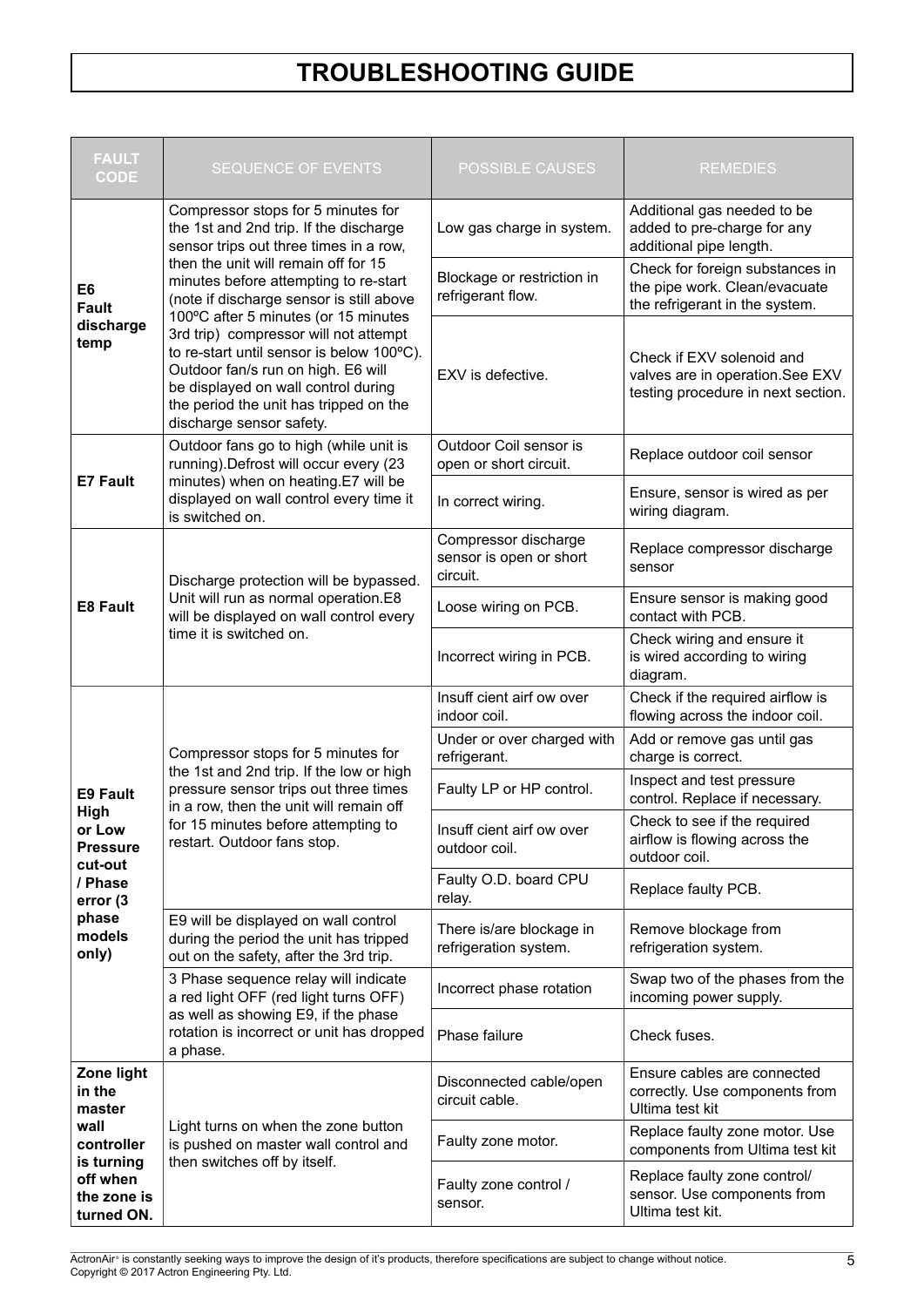#### **EXV OPERATION TEST**

NOTE: This process will require two persons in orer to carry out this procedure correctly.

- 1. Check both indoor coil sensors (evap in & out), Ensure the sensors are located in correct position and the resistanes are read normal. If not, replace faulty sensor and test again, if normal proceed to next step.
- 2. Turn the system on and run for 5-10mins (This may not be possible depending on fault with system). Assign one person in the roof next to indoor unit/EXV and other person at the master wall control.
- 3. Turn system off at the master wall control (this should drive the EXV to the fully open position), can the person in the roof hear the EXV opening? (This can be identif ed through a slight vibration through the EXV, and a ticking noise as the valve opens). If this can be heard, the EXV is operating. If not, proceed to next step.
- 4. Isolate mains power and remove EXV stator coil from indoor board. Measure resistances of the stator coil (see below). If resistance readings are away from normal level, change EXV stator coil & re-test operations. If EXV stator coil resistances are normal proceed to next step.
- 5. Test supply voltages from indoor board to EXV stator coil. If voltage reading is not normal change the indoor board, repeat go back to test procedure
- 6. After all the process above and the EXV still not working, then it is faulty and must be replaced.

#### **Normal Stator Coil Resistance (Dunan EXV):**

Between Grey and Black wires, 33 ohm; Between Grey and Yellow wires, 33 ohm; Between Grey and Red wires, 33 ohm; Between Grey and Orange wires, 33 ohm;

Power supply to EXV is from +12Vdc to +16Vdc (on grey wire).Grey wire is common (+ve).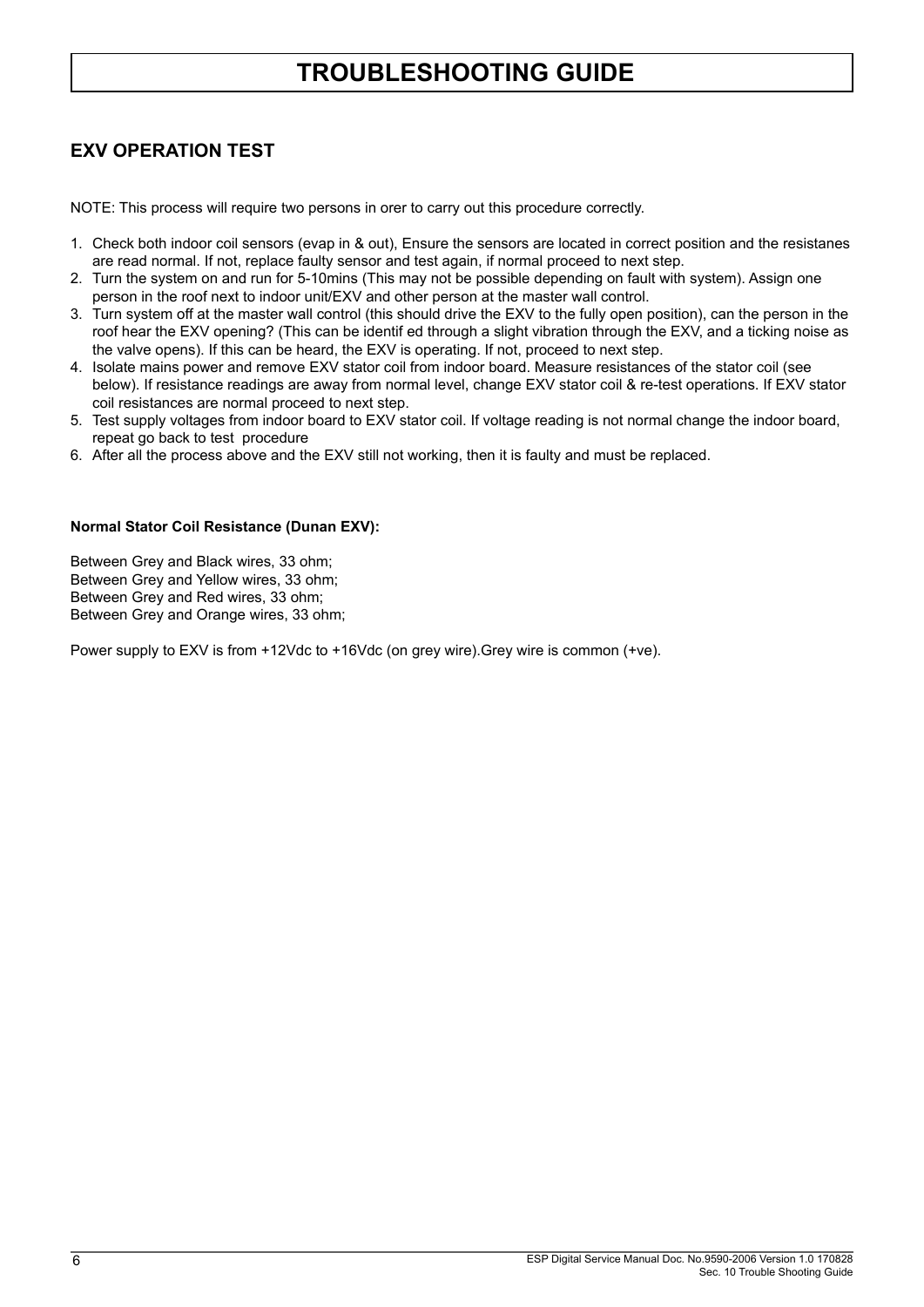#### **EXPECTED VOLTAGE DURING NORMAL OPERATION**

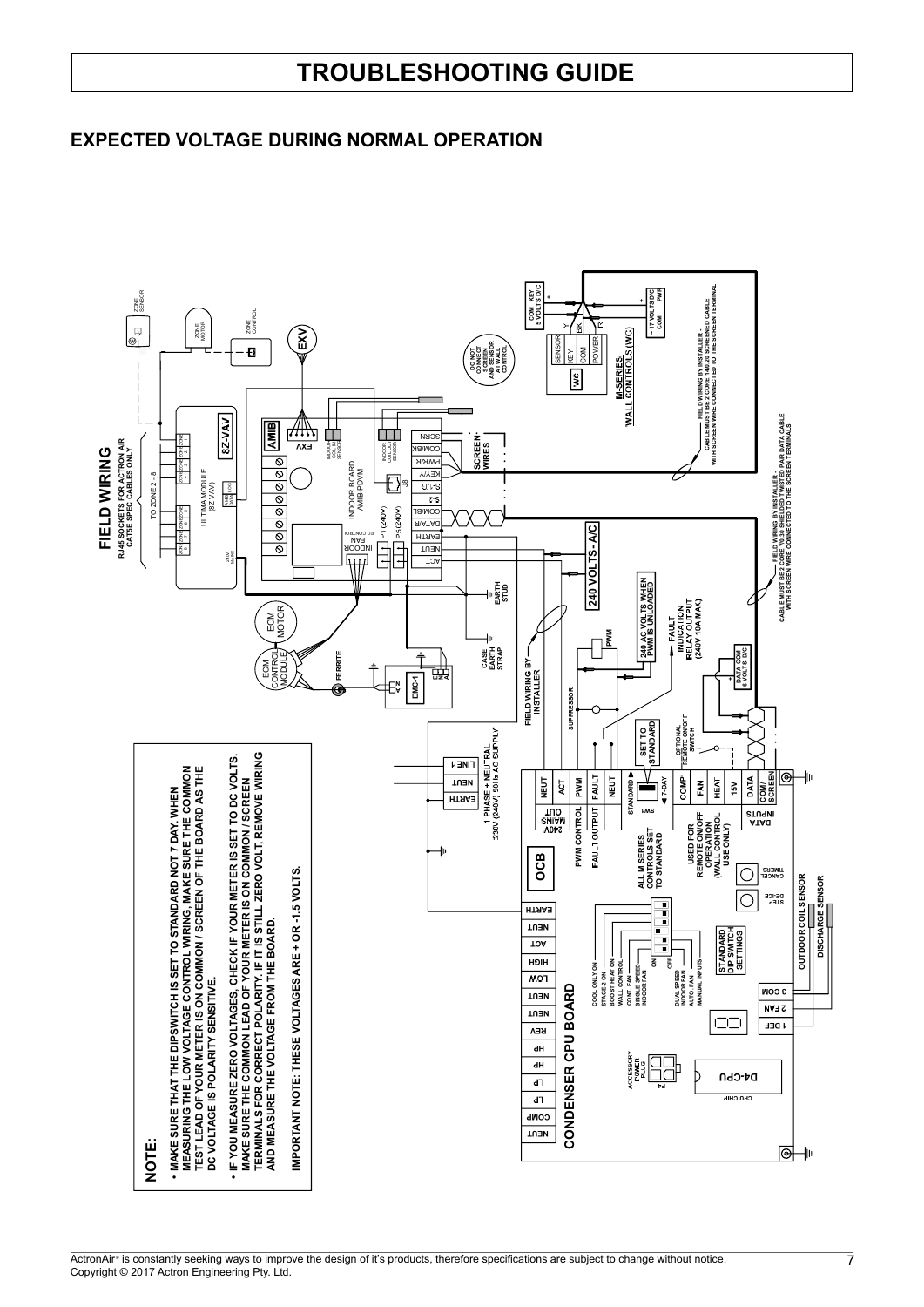### **EC FAN TROUBLESHOOTING**

| <b>FAULT</b>                                               | <b>SEQUENCE OF EVENTS</b>                                                                                                                                           | <b>POSSIBLE CAUSES</b>                                                                                                  | <b>REMEDIES</b>                                                                                                                      |
|------------------------------------------------------------|---------------------------------------------------------------------------------------------------------------------------------------------------------------------|-------------------------------------------------------------------------------------------------------------------------|--------------------------------------------------------------------------------------------------------------------------------------|
| <b>Airflow hunting</b><br>during ESP & Self<br>Learn Mode. | Indoor fan will intermittently "huff".                                                                                                                              | Excessive static in ductwork.                                                                                           | Reduce static where possible.<br>See installation guidelines on<br>duct installation.                                                |
|                                                            | Air is blowing too much when in<br>minimum zones.                                                                                                                   | Fan not set to ESP Mode.                                                                                                | Change fan setting to ESP<br>Mode.                                                                                                   |
| Too much airflow                                           |                                                                                                                                                                     | Duct design is not air<br>balanced correctly.                                                                           | Adjust the duct design to air<br>balance correctly.                                                                                  |
| when minimum<br>zones are on.                              |                                                                                                                                                                     | Minimum duct and outlet<br>sizes requirements not<br>followed.                                                          | <b>Check versus ActronAir</b><br>guidelines and adjust /<br>change if necessary. See<br>installation manual for<br>guidelines.       |
|                                                            | When scrolling through fan<br>speeds, ESP Mode is not<br>selectable.                                                                                                | During commissioning,<br>Self-Learn mode was not<br>activated.                                                          | Carry out self learn mode.<br>See additional operating<br>instruction.                                                               |
| <b>ESP Mode is not</b><br>available.                       |                                                                                                                                                                     | Self learn mode failed during<br>commissioning.                                                                         | Ensure that the air is<br>balanced correctly (static may<br>be too low). See guidelines<br>on duct installation.                     |
| Low airflow<br>during AUTO<br>Mode.                        | System produces reduced<br>airflow on Auto mode when all or<br>minimum zones are on.                                                                                | System capacity has been<br>designed to heat/cool<br>only selected areas of the<br>conditions space at any one<br>time. | Operate indoor fan on Low/<br>Med/High speed to achieve<br>more airflow.                                                             |
|                                                            |                                                                                                                                                                     | Excessive static in ductwork.                                                                                           | Reduce static where possible.<br>Review duct design with<br>reference to ActronAir design<br>guidelines (Service Manual,<br>Sec.21). |
| Indoor fan not<br>changing speeds<br>when in Auto<br>Mode. | When zones are switched to the<br>off position, or as the damper<br>position of active zones close<br>(VAV zones only), airflow to active<br>zones does not reduce. | There is insufficient static<br>within the duct design of the<br>active zones.                                          | Review duct design with<br>reference to ActronAir design<br>guidelines (Service Manual,<br>Sec. 21).                                 |
|                                                            | When zones are switched to the<br>on position, or as the damper<br>position of active zones open<br>(VAV zones only), airflow to active<br>zones does not increase. | There is excessive static<br>within the duct design of the<br>active zones.                                             | Review duct design with<br>reference to ActronAir design<br>guidelines<br>(Service Manual, Sec. 21).                                 |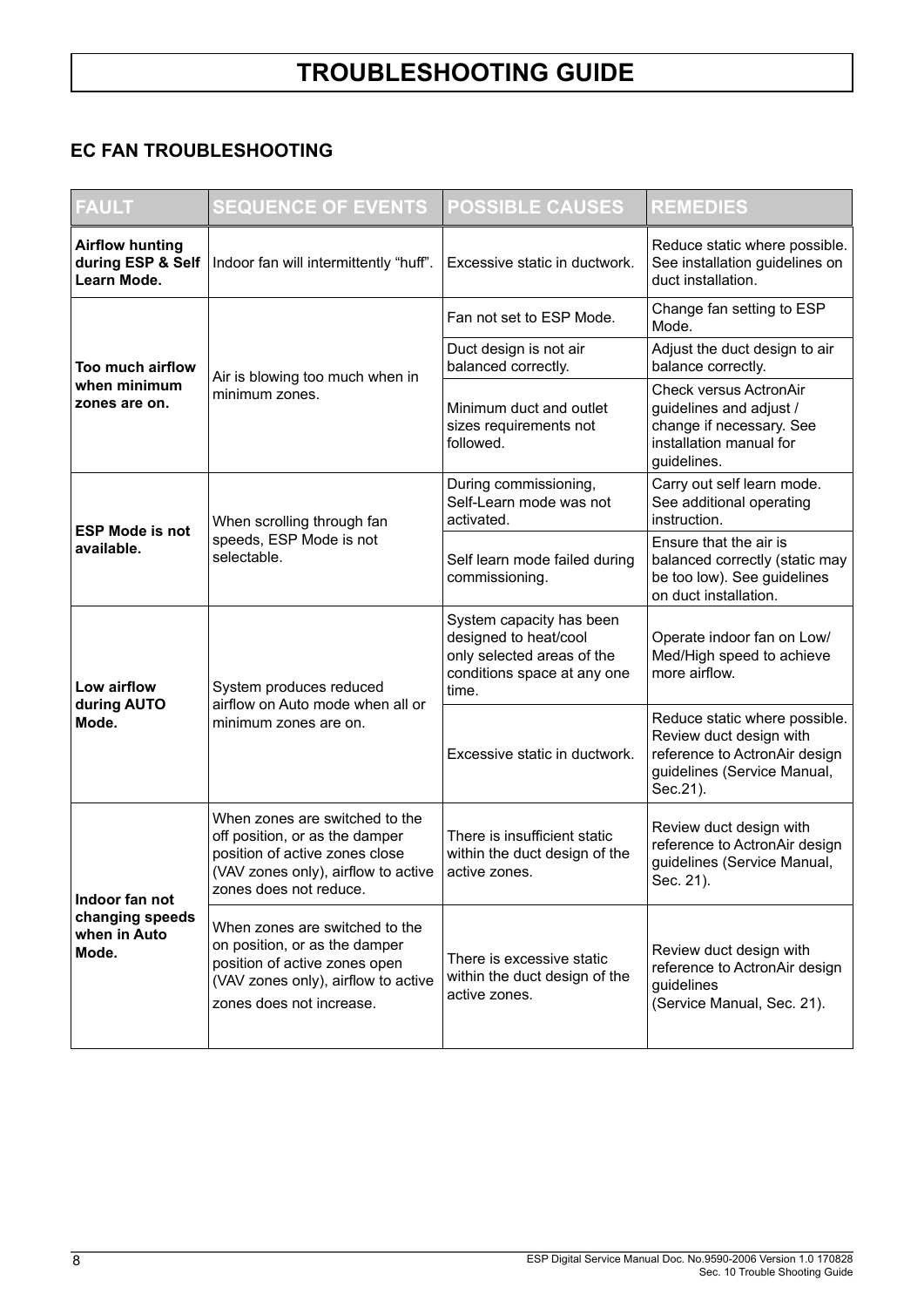#### **EC FAN TROUBLESHOOTING continuation....**

| <b>FAULT</b>                                               | <b>SEQUENCE OF EVENTS POSSIBLE CAUSES REMEDIES</b>                                                                                                                                                          |                                                                                                    |                                                                                                                                                                                                                                                                                                                                                                                                                                                                                                                                                                                                                                                                                                                                                |
|------------------------------------------------------------|-------------------------------------------------------------------------------------------------------------------------------------------------------------------------------------------------------------|----------------------------------------------------------------------------------------------------|------------------------------------------------------------------------------------------------------------------------------------------------------------------------------------------------------------------------------------------------------------------------------------------------------------------------------------------------------------------------------------------------------------------------------------------------------------------------------------------------------------------------------------------------------------------------------------------------------------------------------------------------------------------------------------------------------------------------------------------------|
| Indoor fan<br>not changing<br>speeds when in<br>Auto Mode. | When zones are switched on<br>or off, or as the damper position<br>modulates between the open &<br>closed position (VAV zones only)<br>of active zones open, airflow to<br>actives zones does not increase. | The indoor PCB is not<br>changing the fan PWM<br>to adjust the fan PWM to<br>adjust the fan speed. | Check the output PWM from indoor<br>PCB. An increase in fan speed should<br>result in a increase in the fan % PWM<br>(duty cycle). Refer to table below test<br>points expected voltages.<br>To determine if the system may be<br>suffering from excessive or insufficient<br>static, check PWM & RPM values<br>through the indoor unit dashboard on<br>the Master Wall Controller:<br>• If the RPM is at its maximum value,<br>and the PWM has not reached its re-<br>quested value, this indicates a high<br>static. (Please refer to RPM Limits<br>on next page)<br>• When switching off zones, and there<br>is little or not change in the RPM<br>value, this indicates insufficient static<br>within remaining active zones duct<br>work. |

#### **To check output PWM in Indoor PCB**

|                   | <b>EXPECTED PWM % (APPROX)</b> |            |             |  |
|-------------------|--------------------------------|------------|-------------|--|
| <b>UNIT MODEL</b> | <b>LOW</b>                     | <b>MED</b> | <b>HIGH</b> |  |
| SRV131E           | 40                             | 60         | 85          |  |
| SRV151E / SRM151E | 50                             | 75         | 99          |  |
| SRV171E / SRM171E | 60                             | 90         | 99          |  |
| SRV191E / SRM191E | 38                             | 56         | 80          |  |
| SRV201E / SRM201E | 45                             | 67         | 95          |  |
| SRV231E / SRM231E | 40                             | 55         | 80          |  |



- 1. Set the tester to measure duty cycle.
- 2. Measure the the reading across PIN 3&4 (blue and yellow wires).
- 3. Change fan speed and check for any changes in readings.